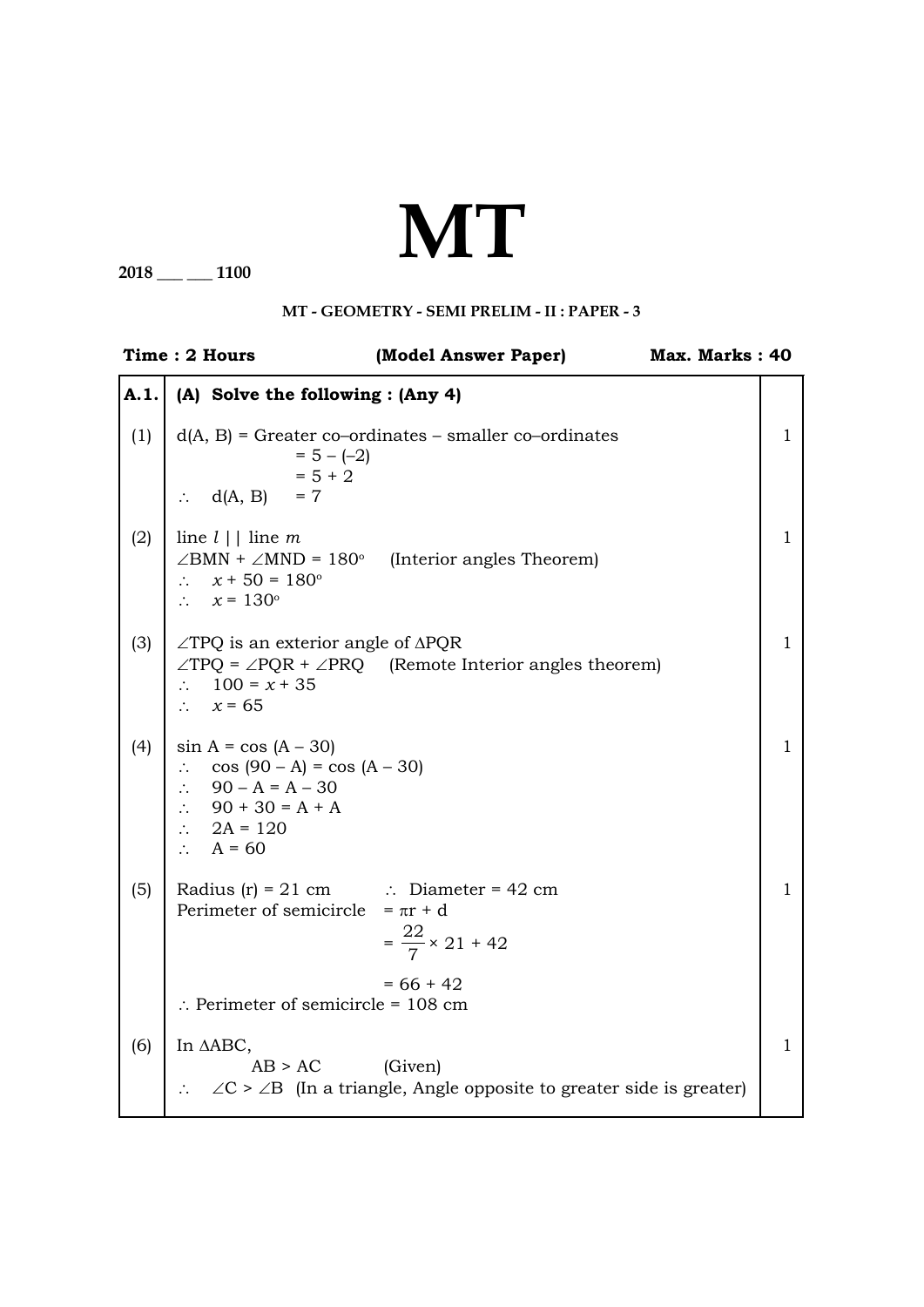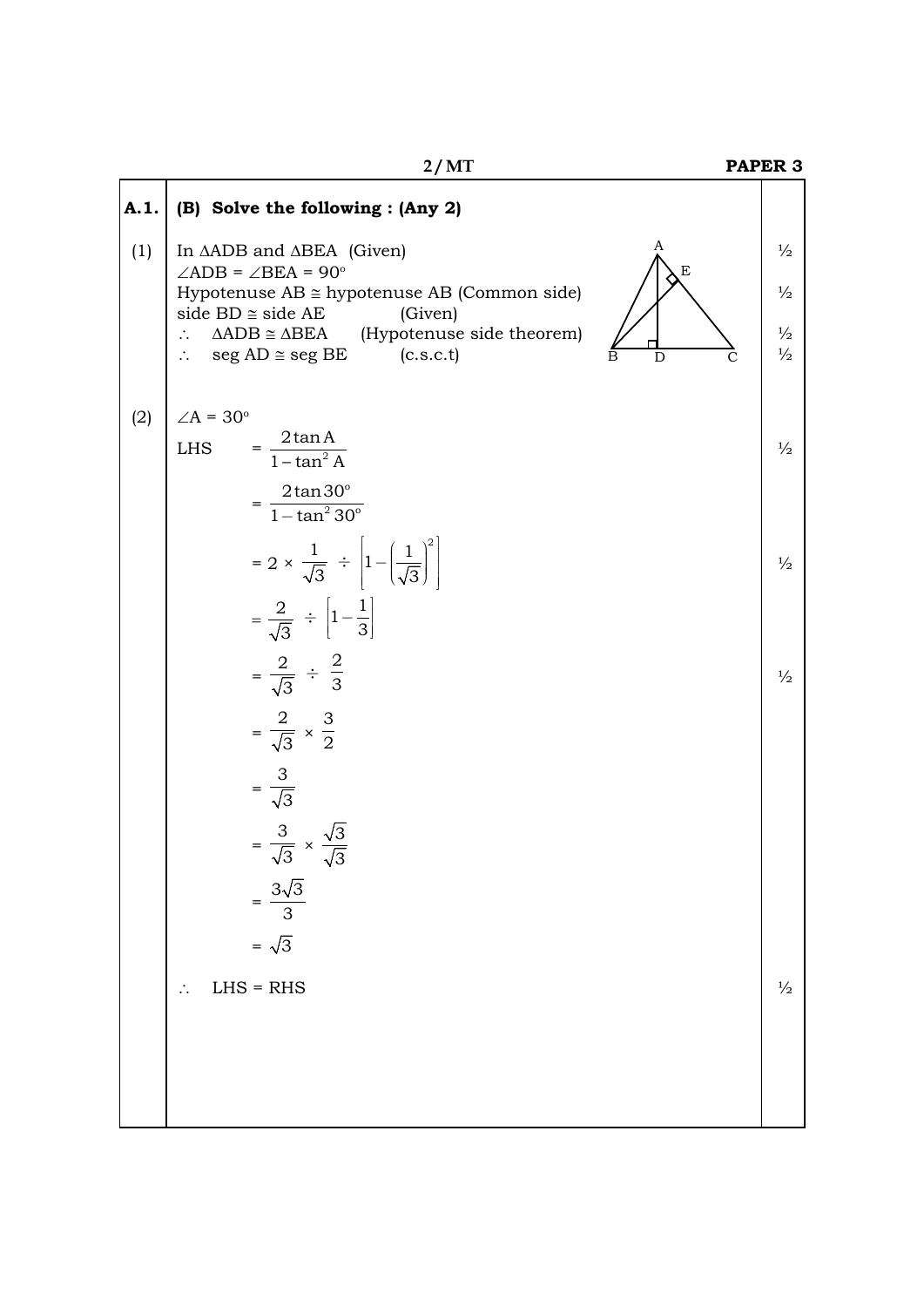|      | 3/MT                                                                                                                                                                                                                                                                                                                                         | PAPER <sub>3</sub>                                               |
|------|----------------------------------------------------------------------------------------------------------------------------------------------------------------------------------------------------------------------------------------------------------------------------------------------------------------------------------------------|------------------------------------------------------------------|
| (3)  | Radius $(r) = 28$ cm<br>Total surface area of a cone = $\pi r$ ( $r + \theta$ )<br>$7128 = \frac{22}{7} \times 28 (28 + 1)$<br>$\ddot{\cdot}$<br>$\frac{7128}{22\times4}$ = 28 + 1<br>$81 = 28 + l$<br>$\therefore$<br>$\therefore$ $l = 81 - 28$<br>$\therefore$ $l = 53$<br>slant height of a cone is 53 cm<br>$\mathcal{L}_{\mathcal{C}}$ | $\frac{1}{2}$<br>$\frac{1}{2}$<br>$\frac{1}{2}$<br>$\frac{1}{2}$ |
| A.2. | (A) Solve the following MCQs :                                                                                                                                                                                                                                                                                                               |                                                                  |
| (1)  | (D) $4\sqrt{2}$                                                                                                                                                                                                                                                                                                                              | $\mathbf{1}$                                                     |
| (2)  | (C) $sec^2\theta$                                                                                                                                                                                                                                                                                                                            | $\mathbf{1}$                                                     |
| (3)  | (A) $14\pi$                                                                                                                                                                                                                                                                                                                                  | $\mathbf{1}$                                                     |
| (4)  | (C) $\angle$ BCX                                                                                                                                                                                                                                                                                                                             | $\mathbf{1}$                                                     |
| A.2. | (B) Solve the following : (Any 2)                                                                                                                                                                                                                                                                                                            |                                                                  |
| (1)  | Area of a triangle = $\frac{1}{2}$ × base × height<br>P<br>A ( $\triangle PQR$ ) = $\frac{1}{2} \times RQ \times PS$<br>T                                                                                                                                                                                                                    | $\frac{1}{2}$                                                    |
|      | $=$ $\frac{1}{2} \times 6 \times 6$<br>$\overline{2}$<br>R<br>Q<br>S                                                                                                                                                                                                                                                                         | $\frac{1}{2}$                                                    |
|      | A ( $\triangle PQR$ )= 18 sq. units                                                                                                                                                                                                                                                                                                          | $\frac{1}{2}$                                                    |
|      | Also, A ( $\triangle PQR$ ) = $\frac{1}{2} \times PR \times QT$                                                                                                                                                                                                                                                                              |                                                                  |
|      | 18 = $\frac{1}{2} \times 12 \times QT$                                                                                                                                                                                                                                                                                                       |                                                                  |
|      | $QT = \frac{18 \times 2}{12}$                                                                                                                                                                                                                                                                                                                |                                                                  |
|      |                                                                                                                                                                                                                                                                                                                                              |                                                                  |
|      |                                                                                                                                                                                                                                                                                                                                              |                                                                  |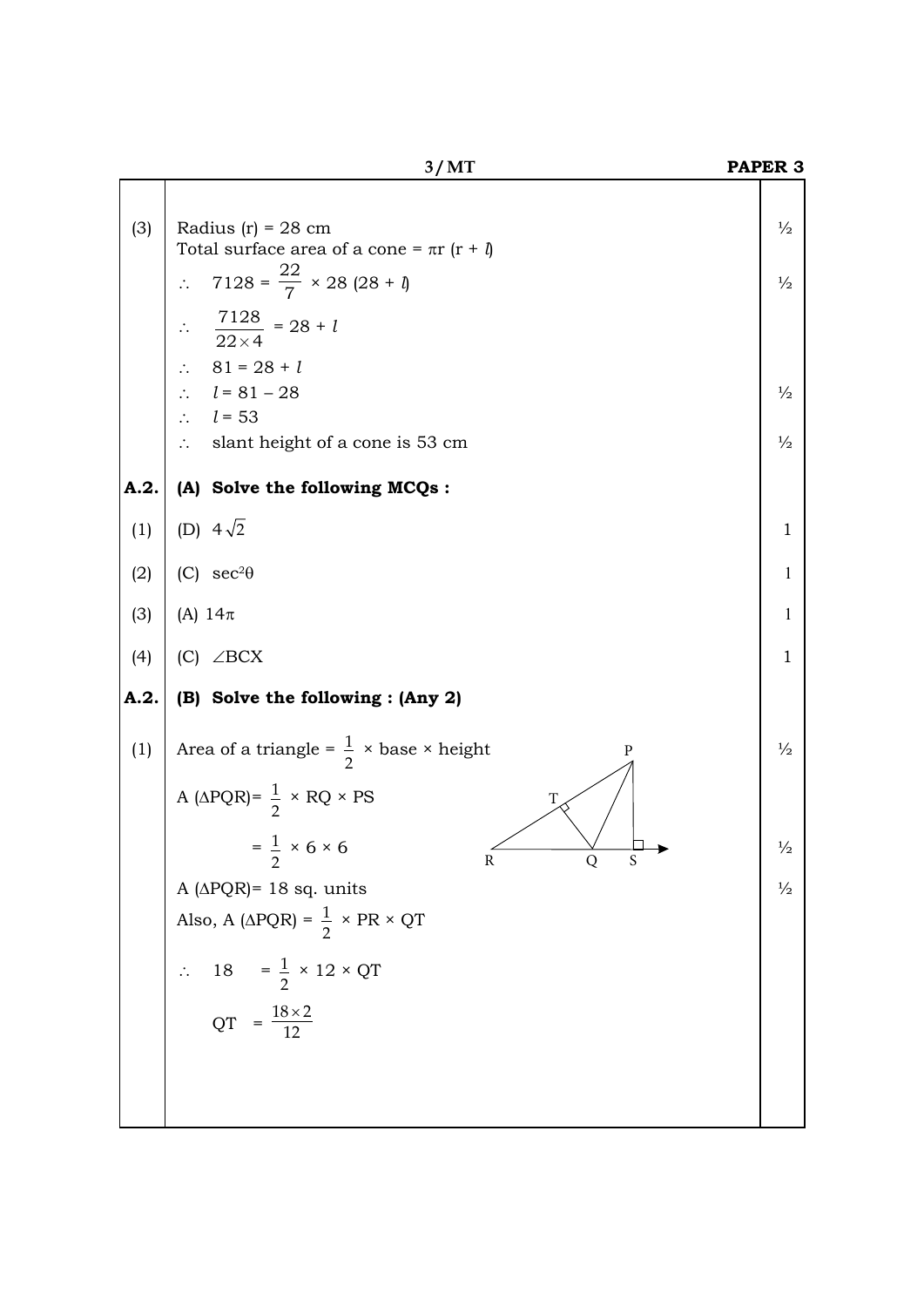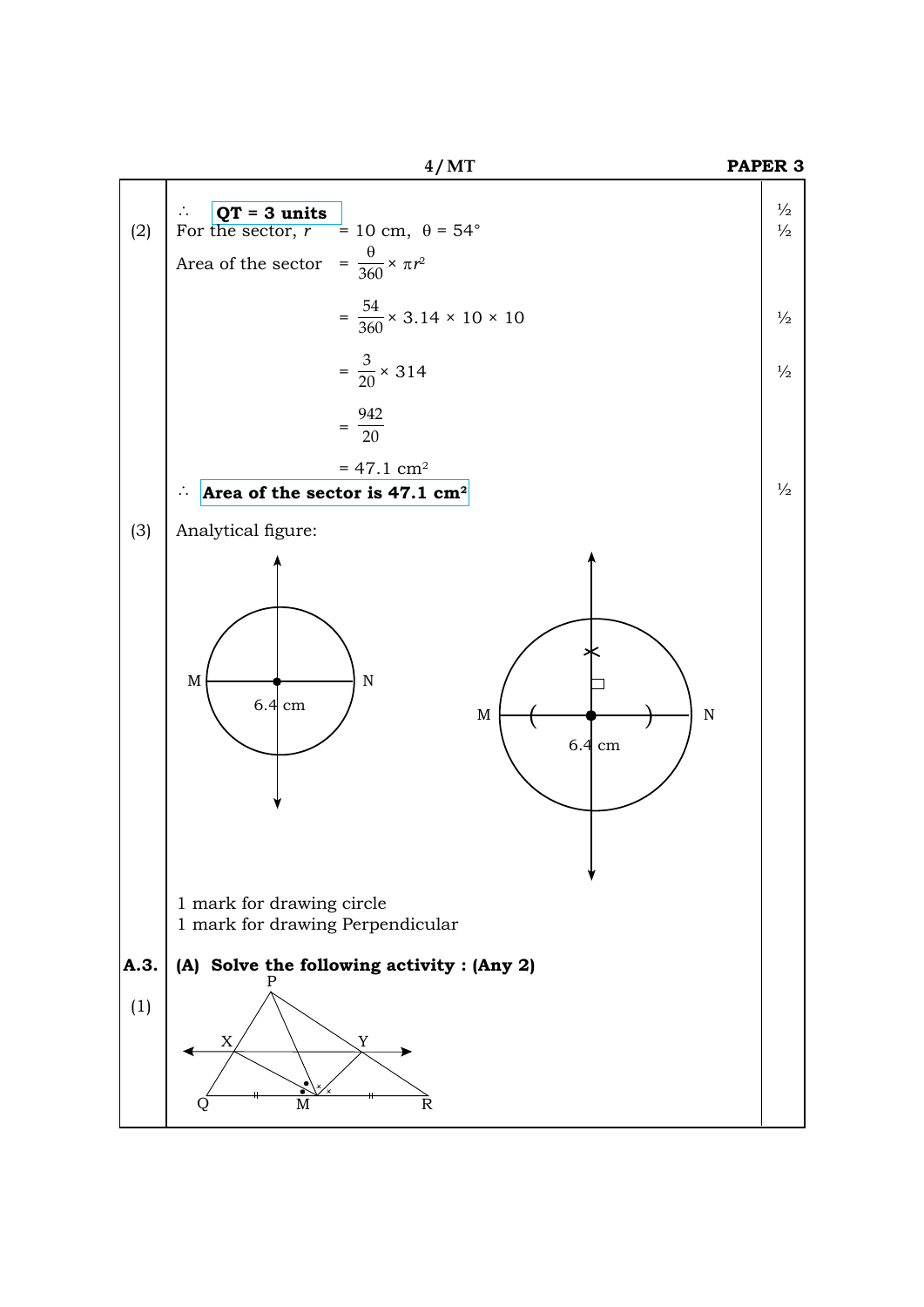|     | 5/MT                                                                                                                                                  | PAPER <sub>3</sub> |
|-----|-------------------------------------------------------------------------------------------------------------------------------------------------------|--------------------|
|     | Complete the proof by filling the boxes.<br>In $\Delta PMQ$ , ray MX bisects $\angle PMQ$                                                             | $\frac{1}{2}$      |
|     | $\frac{ PM }{ MQ } = \frac{ PX }{ XQ }$<br>(i) (Property of an angle bisector)<br>$\ddot{\cdot}$                                                      | $\frac{1}{2}$      |
|     | In $\triangle PMR$ , ray MY bisects $\angle PMR$<br>$\left \frac{PM}{MR}\right  = \left \frac{PY}{YR}\right $<br>(ii) (Property of an angle bisector) | $\frac{1}{2}$      |
|     | But, $\frac{PM}{MO} = \frac{PM}{MR}$ (M is the midpoint QR, hence MQ = MR)                                                                            |                    |
|     | $\therefore \qquad \frac{PX}{XQ} = \frac{PY}{YR}$                                                                                                     |                    |
|     | $XY \parallel QR$ Converse of Basic proportionality theorem                                                                                           | $\frac{1}{2}$      |
| (2) | LHS = $\sqrt{\frac{1+\sin x}{1-\sin x}}$                                                                                                              |                    |
|     | $= \sqrt{\frac{1+\sin x}{1-\sin x}} \times \frac{ 1+\sin x }{ 1+\sin x }$                                                                             | $\frac{1}{2}$      |
|     | $\frac{\left\lvert (1+\sin x)^2 \right\rvert}{\left\lvert \cos^2 x \right\rvert}$<br>$=$                                                              | $\frac{1}{2}$      |
|     | $1 + \sin x$<br>$=$<br>$\cos x$                                                                                                                       |                    |
|     | $\mathbf{1}$<br>$\frac{\sin x}{\sqrt{1}}$<br>$=$<br>$ \cos x $<br>$ \cos x $                                                                          | $\frac{1}{2}$      |
|     | $=$ sec $x + \tan x$<br>$LHS = RHS$<br>∴                                                                                                              | $\frac{1}{2}$      |
|     |                                                                                                                                                       |                    |
|     |                                                                                                                                                       |                    |
|     |                                                                                                                                                       |                    |
|     |                                                                                                                                                       |                    |
|     |                                                                                                                                                       |                    |
|     |                                                                                                                                                       |                    |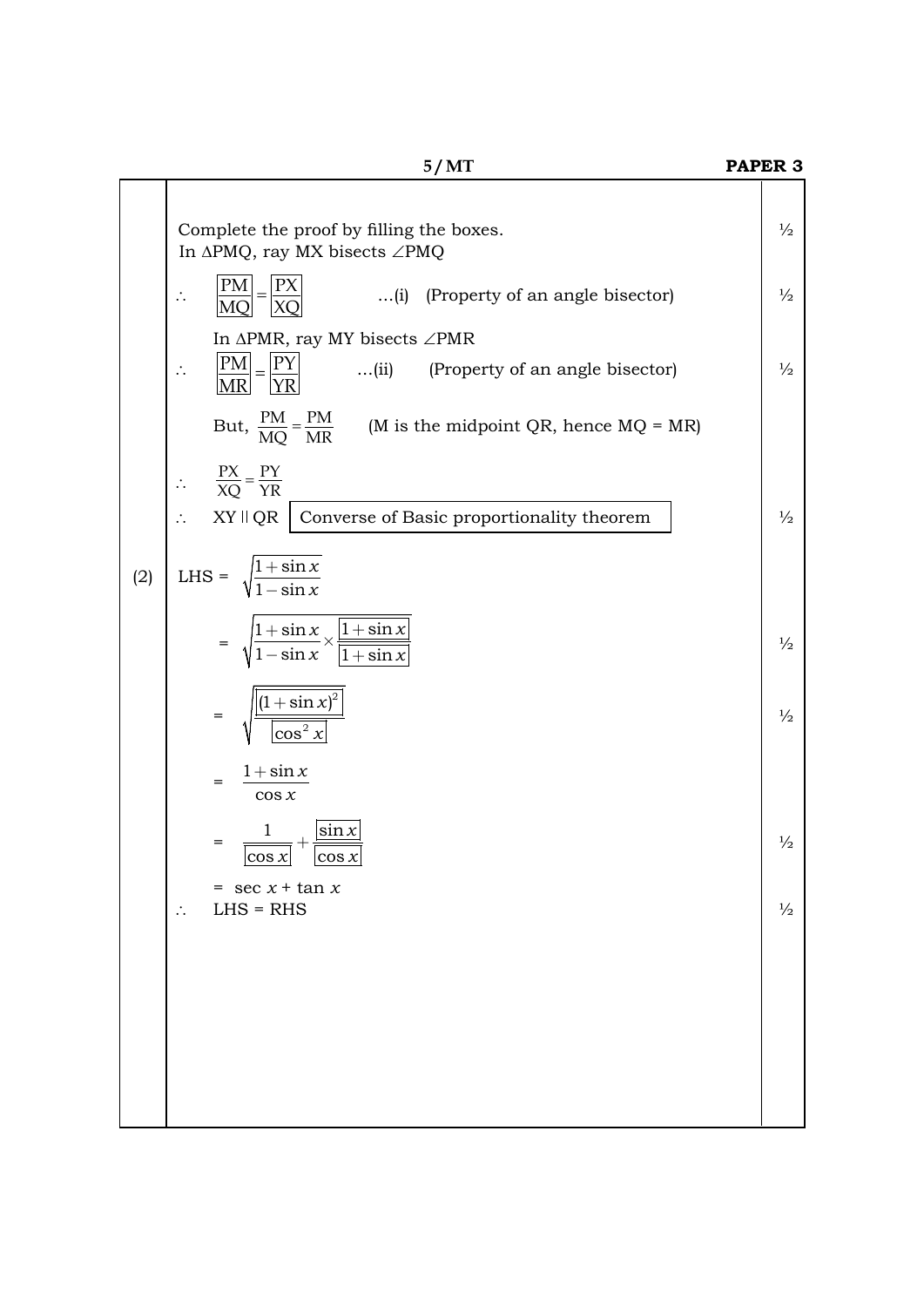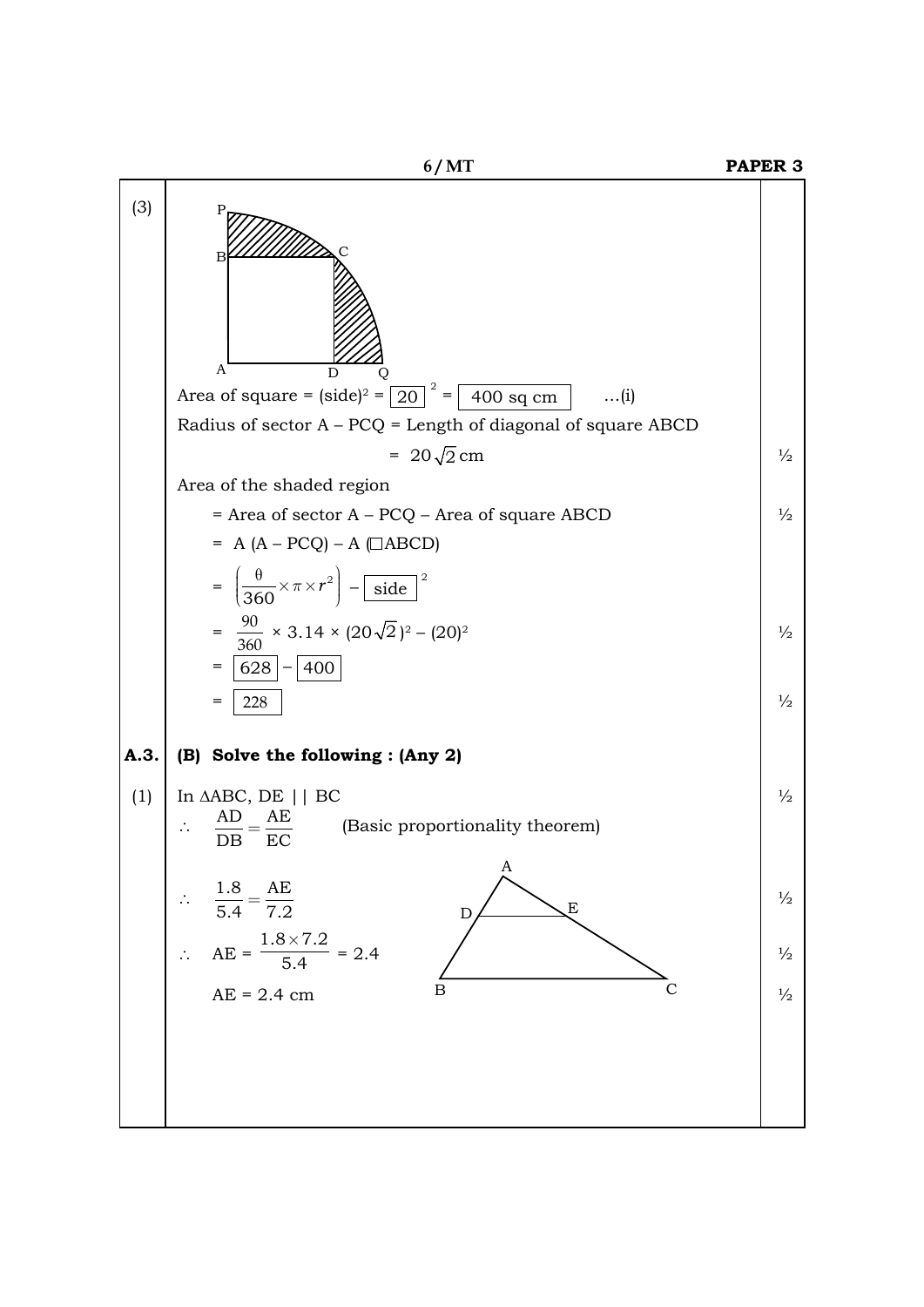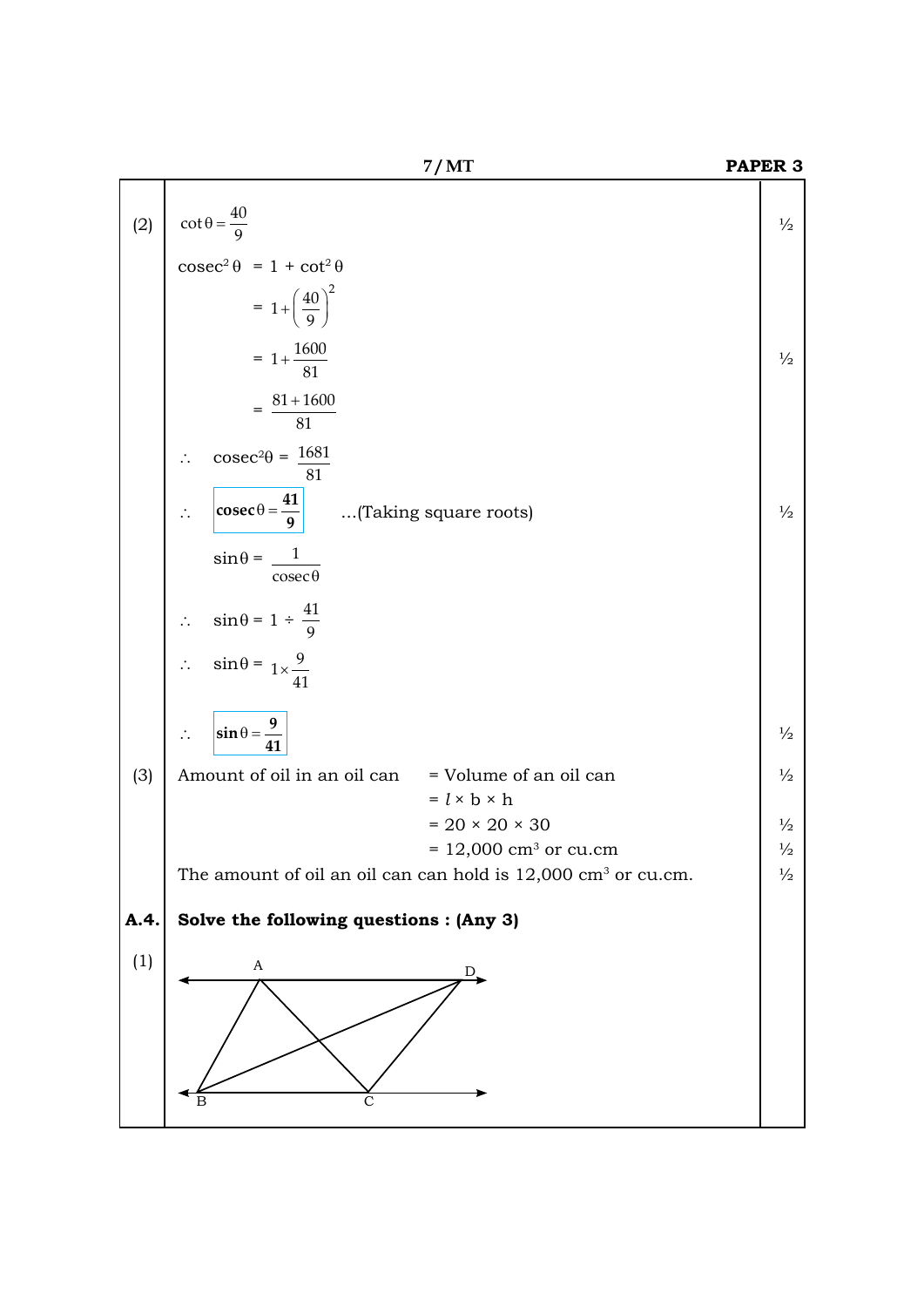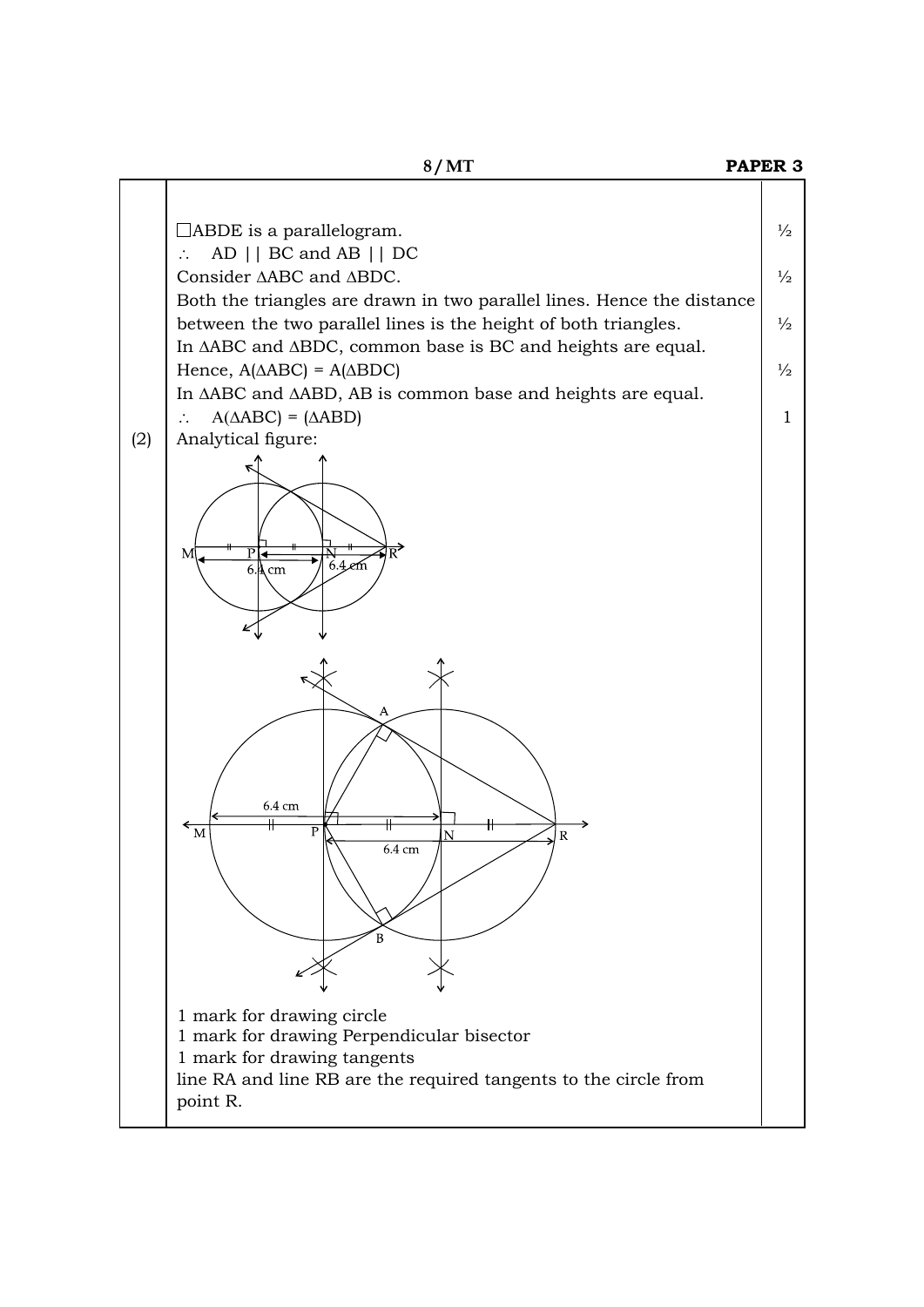|--|--|--|--|

## **9 / MT Paper 3** $\mathsf{I}$

| (3)         | Proof: LHS = $\sec^6 x - \tan^6 x$<br>= $(\sec^2 x)^3 - (\tan^2 x)^3$<br>= $(\sec^2 x - \tan^2 x)^3$ + 3sec <sup>2</sup> x tan <sup>2</sup> x. (sec <sup>2</sup> x - tan <sup>2</sup> x)<br>[ $\therefore$ $a^3 - b^3 = (a - b)^3 + 3ab(a - b)$ ]<br>= $(1)^3 + 3\sec^2 x \cdot \tan^2 x (1)$ $\left(1 + \tan^2 x = \sec^2 x \right)$<br>$\therefore \sec^2 x - \tan^2 x = 1$<br>$= 1 + 3\sec^2 x \cdot \tan^2 x$<br>$=$ R.H.S.<br>$\sec^6 x - \tan^6 x = 1 + 3\sec^2 x \times \tan^2 x$ | $\frac{1}{2}$<br>$\frac{1}{2}$<br>$\frac{1}{2}$<br>$\frac{1}{2}$<br>$\frac{1}{2}$<br>$\frac{1}{2}$ |
|-------------|------------------------------------------------------------------------------------------------------------------------------------------------------------------------------------------------------------------------------------------------------------------------------------------------------------------------------------------------------------------------------------------------------------------------------------------------------------------------------------------|----------------------------------------------------------------------------------------------------|
| (4)         | For the sphere, $r = 9$ cm<br>For the wire, Thickness (diameter) = $4 \text{ mm}$<br>Radius $(r_1) = \frac{4}{2}$ mm = 2 mm = $\frac{2}{10}$ cm<br>$[1 \text{ cm} = 10 \text{ mm}]$<br>Let the length of wire be $h_1$<br>Wire is made by melting the sphere,                                                                                                                                                                                                                            | $\frac{1}{2}$<br>$\frac{1}{2}$                                                                     |
|             | Volume of the wire = Volume of the sphere<br>$\therefore$ $\pi r_1^2 h_1 = \frac{4}{3} \times \pi r^3$<br>$\therefore \pi \times \frac{2}{10} \times \frac{2}{10} \times h_1 = \frac{4}{3} \pi \times 9 \times 9 \times 9$                                                                                                                                                                                                                                                               | $\frac{1}{2}$<br>$\frac{1}{2}$                                                                     |
|             | $\therefore h_1 = \frac{4 \times \pi \times 9 \times 9 \times 9 \times 10 \times 10}{3 \times \pi \times 2 \times 2}$<br>:. $h_1 = 24,300 \text{ cm}$<br>:. $h_i = 243 \text{ m}$ [:1 m = 100 cm]<br>Length of the wire formed is 243 m.                                                                                                                                                                                                                                                 | $\frac{1}{2}$<br>$\frac{1}{2}$                                                                     |
| A.5.<br>(1) | Solve the following questions : (Any 1)<br>Given:<br>In AABC,<br>line 1    side BC<br>(i)<br>►≀<br>(ii) Line 1 intersects sides AB<br>and AC at points D and E<br>respectively.<br>$A-D-B$ , $A-E-C$<br>To Prove : $\frac{AD}{DB} = \frac{AE}{EC}$<br>Construction : Draw seg BE and seg CD.<br>Proof: ΔADE and ΔBDE have a common vertex E and their bases                                                                                                                              | 1.                                                                                                 |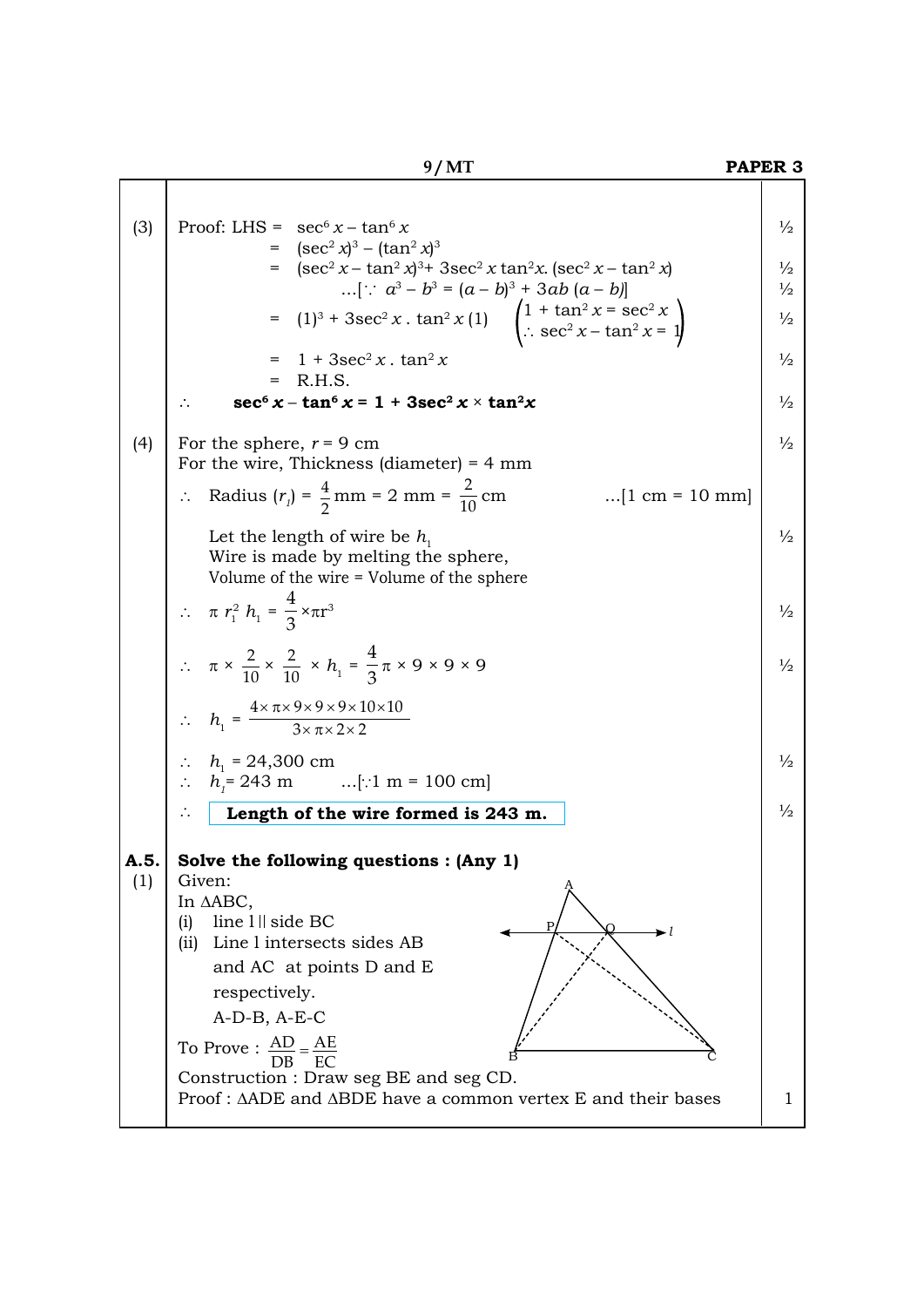┱

|     | AD and BD lie on the same line AB.<br>Their heights are equal.                                                                   |              |  |
|-----|----------------------------------------------------------------------------------------------------------------------------------|--------------|--|
|     | $\frac{A(AADE)}{A(ABDE)} = \frac{AD}{DB}$ (i)<br>(Triangles having equal height)                                                 |              |  |
|     | ΔADE and ΔCDE have a common vertex D and their bases AE<br>and EC lie on the same line AC.<br>Their heights are equal.           |              |  |
|     | $\frac{A(\triangle ADE)}{A(\triangle CDE)} = \frac{AE}{CE}$ (ii) (Triangles having equal height)                                 | 1            |  |
|     | $line DE \parallel side BC$ (Given)<br>$\triangle$ BDE and $\triangle$ CDE are between the same two parallel lines DE<br>and BC. |              |  |
|     | Their heights are equal.<br>Also, they have same base DE.                                                                        |              |  |
|     | $A(\triangle BDE) = A(\triangle CDE)$<br>$\dots$ (iii)<br>(Areas of two triangles having equal base and equal height are         | $\mathbf{1}$ |  |
|     | equal)                                                                                                                           |              |  |
|     | $\frac{A(\triangle ADE)}{A(\triangle BDE)} = \frac{A(\triangle ADE)}{A(\triangle CDE)}$ (iv) [From (iii)]                        |              |  |
|     | $\frac{AD}{DB} = \frac{AE}{EC}$ [From (i), (ii) and (iv)]                                                                        | $\mathbf{1}$ |  |
| (2) | Analytical figure:                                                                                                               |              |  |
|     | L<br>А<br>5.1 cm<br>Ċ<br>4.8 cm<br>$\mathbf{B}_2$<br>$\overrightarrow{B_3 \qquad B_4 \qquad B_5}$<br>$\mathbf{B}_6$<br>$B_7$     | 1            |  |
|     |                                                                                                                                  | 3            |  |
|     |                                                                                                                                  |              |  |
|     |                                                                                                                                  |              |  |
|     |                                                                                                                                  |              |  |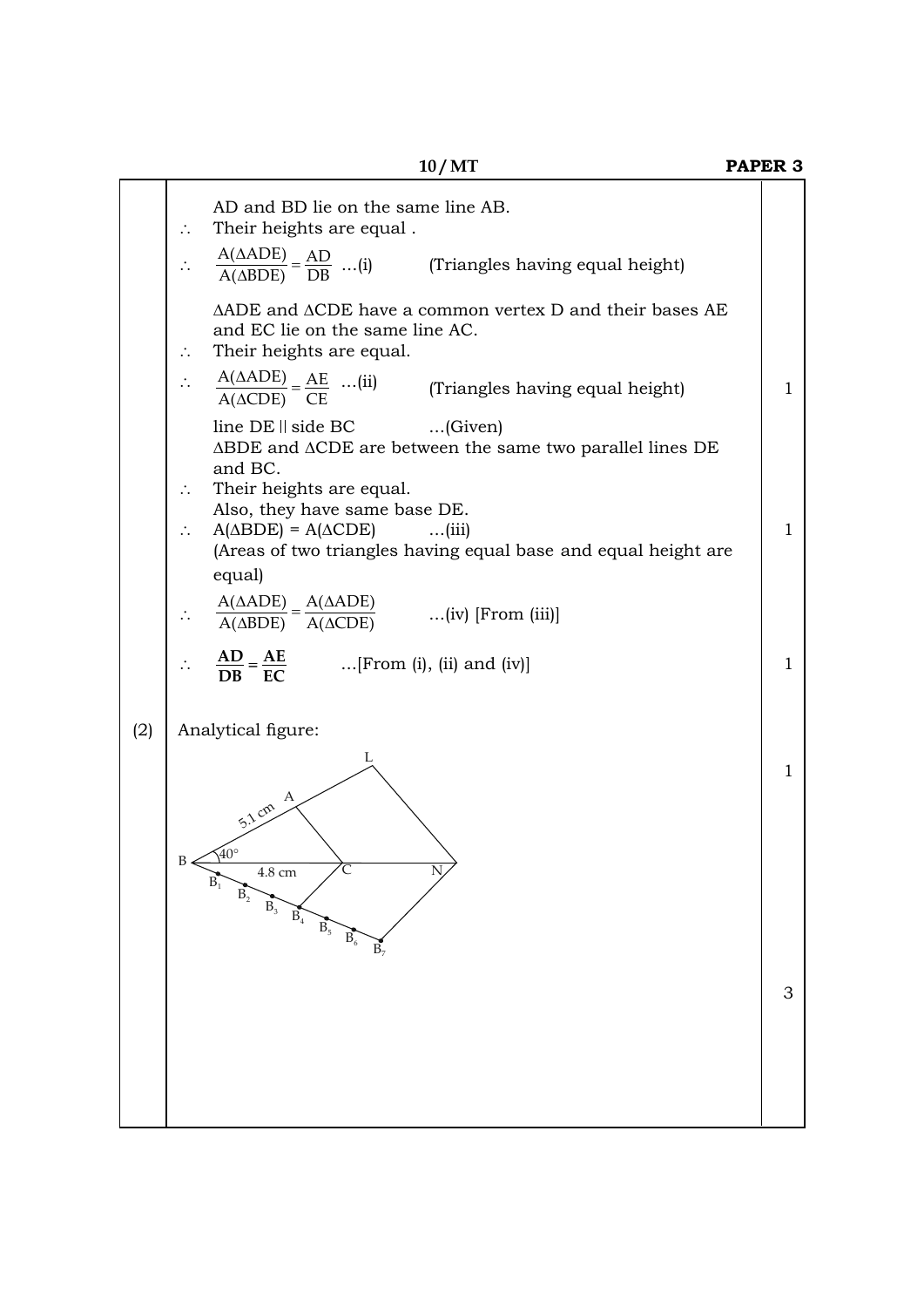